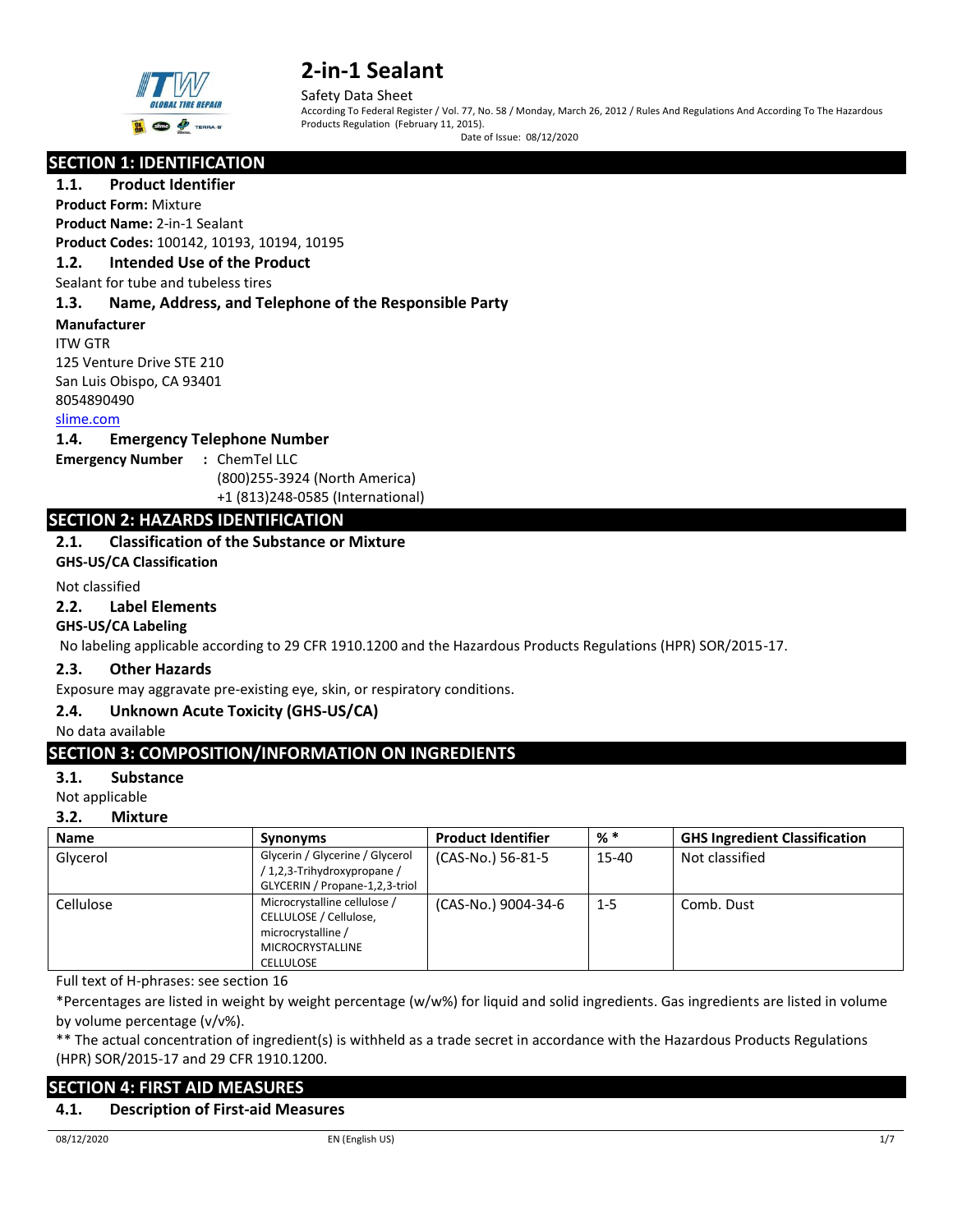Safety Data Sheet

According To Federal Register / Vol. 77, No. 58 / Monday, March 26, 2012 / Rules And Regulations And According To The Hazardous Products Regulation (February 11, 2015).

**General:** Never give anything by mouth to an unconscious person. If you feel unwell, seek medical advice (show the label where possible).

**Inhalation:** When symptoms occur: go into open air and ventilate suspected area. Obtain medical attention if breathing difficulty persists.

**Skin Contact:** Remove contaminated clothing. Drench affected area with water for at least 5 minutes. Obtain medical attention if irritation develops or persists.

**Eye Contact:** Rinse cautiously with water for at least 5 minutes. Remove contact lenses, if present and easy to do. Continue rinsing. Obtain medical attention if irritation develops or persists.

**Ingestion:** Rinse mouth. Do NOT induce vomiting. Obtain medical attention.

## **4.2. Most Important Symptoms and Effects Both Acute and Delayed**

**General:** Not expected to present a significant hazard under anticipated conditions of normal use.

**Inhalation:** Prolonged exposure may cause irritation.

**Skin Contact:** Prolonged exposure may cause skin irritation.

**Eye Contact:** May cause slight irritation to eyes.

**Ingestion:** Ingestion may cause adverse effects.

**Chronic Symptoms:** None expected under normal conditions of use.

#### **4.3. Indication of Any Immediate Medical Attention and Special Treatment Needed**

If exposed or concerned, get medical advice and attention. If medical advice is needed, have product container or label at hand.

# **SECTION 5: FIRE-FIGHTING MEASURES**

## **5.1. Extinguishing Media**

**Suitable Extinguishing Media:** Water spray, fog, carbon dioxide (CO2), alcohol-resistant foam, or dry chemical.

**Unsuitable Extinguishing Media:** Do not use a heavy water stream. Use of heavy stream of water may spread fire.

#### **5.2. Special Hazards Arising From the Substance or Mixture**

**Fire Hazard:** Not considered flammable but may burn at high temperatures.

**Explosion Hazard:** Product is not explosive.

**Reactivity:** Hazardous reactions will not occur under normal conditions.

#### **5.3. Advice for Firefighters**

**Precautionary Measures Fire:** Exercise caution when fighting any chemical fire.

**Firefighting Instructions:** Use water spray or fog for cooling exposed containers.

**Protection During Firefighting:** Do not enter fire area without proper protective equipment, including respiratory protection.

**Hazardous Combustion Products:** Carbon oxides (CO, CO<sub>2</sub>).

## **5.4. Reference to Other Sections**

Refer to Section 9 for flammability properties.

# **SECTION 6: ACCIDENTAL RELEASE MEASURES**

## **6.1. Personal Precautions, Protective Equipment and Emergency Procedures**

**General Measures:** Avoid prolonged contact with eyes, skin and clothing. Avoid breathing (vapor, mist, spray).

#### **6.1.1. For Non-Emergency Personnel**

**Protective Equipment:** Use appropriate personal protective equipment (PPE).

**Emergency Procedures:** Evacuate unnecessary personnel.

#### **6.1.2. For Emergency Personnel**

**Protective Equipment:** Equip cleanup crew with proper protection.

**Emergency Procedures:** Upon arrival at the scene, a first responder is expected to recognize the presence of dangerous goods, protect oneself and the public, secure the area, and call for the assistance of trained personnel as soon as conditions permit. Ventilate area.

## **6.2. Environmental Precautions**

Prevent entry to sewers and public waters.

## **6.3. Methods and Materials for Containment and Cleaning Up**

**For Containment:** Contain any spills with dikes or absorbents to prevent migration and entry into sewers or streams. **Methods for Cleaning Up:** Clean up spills immediately and dispose of waste safely. Transfer spilled material to a suitable container for disposal. Contact competent authorities after a spill.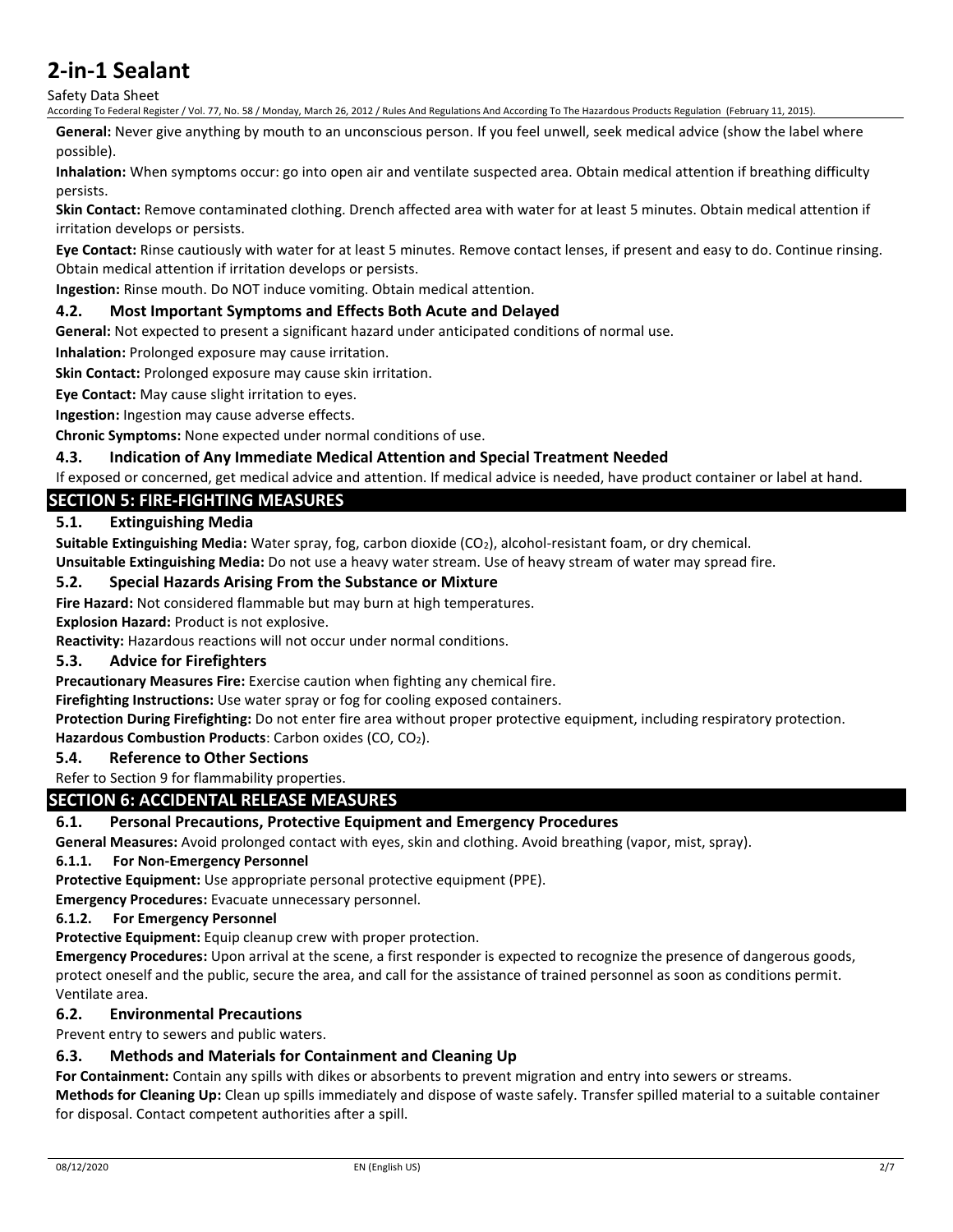Safety Data Sheet

According To Federal Register / Vol. 77, No. 58 / Monday, March 26, 2012 / Rules And Regulations And According To The Hazardous Products Regulation (February 11, 2015).

### **6.4. Reference to Other Sections**

See Section 8 for exposure controls and personal protection and Section 13 for disposal considerations.

# **SECTION 7: HANDLING AND STORAGE**

## **7.1. Precautions for Safe Handling**

**Precautions for Safe Handling:** Wash hands and other exposed areas with mild soap and water before eating, drinking or smoking and when leaving work. Avoid prolonged contact with eyes, skin and clothing. Avoid breathing vapors, mist, spray.

# **Hygiene Measures:** Handle in accordance with good industrial hygiene and safety procedures.

# **7.2. Conditions for Safe Storage, Including Any Incompatibilities**

**Technical Measures:** Comply with applicable regulations.

**Storage Conditions:** Keep container closed when not in use. Store in a dry, cool place. Keep/Store away from direct sunlight, extremely high or low temperatures and incompatible materials.

**Incompatible Materials:** Strong acids, strong bases, strong oxidizers.

## **7.3. Specific End Use(s)**

Sealant for tube and tubeless tires

# **SECTION 8: EXPOSURE CONTROLS/PERSONAL PROTECTION**

## **8.1. Control Parameters**

For substances listed in section 3 that are not listed here, there are no established exposure limits from the manufacturer, supplier, importer, or the appropriate advisory agency including: ACGIH (TLV), AIHA (WEEL), NIOSH (REL), OSHA (PEL), or Canadian provincial governments.

| Glycerol (56-81-5)                 |                                     |                                                 |
|------------------------------------|-------------------------------------|-------------------------------------------------|
| <b>USA OSHA</b>                    | OSHA PEL (TWA) (mg/m <sup>3</sup> ) | 15 mg/m <sup>3</sup> (mist, total particulate)  |
|                                    |                                     | 5 mg/m <sup>3</sup> (mist, respirable fraction) |
| <b>Alberta</b>                     | OEL TWA (mg/m <sup>3</sup> )        | 10 mg/m <sup>3</sup> (mist)                     |
| <b>British Columbia</b>            | OEL TWA (mg/m <sup>3</sup> )        | 10 mg/m $3$ (mist, total)                       |
|                                    |                                     | 3 mg/m <sup>3</sup> (mist-respirable)           |
| <b>New Brunswick</b>               | OEL TWA (mg/m <sup>3</sup> )        | 10 mg/m $3$ (mist)                              |
| <b>Nunavut</b>                     | OEL STEL (mg/m <sup>3</sup> )       | 20 mg/m <sup>3</sup> (mist)                     |
| <b>Nunavut</b>                     | OEL TWA (mg/m <sup>3</sup> )        | 10 mg/m <sup>3</sup> (mist)                     |
| <b>Northwest Territories</b>       | OEL STEL (mg/m <sup>3</sup> )       | 20 mg/m <sup>3</sup> (mist)                     |
| <b>Northwest Territories</b>       | OEL TWA (mg/m <sup>3</sup> )        | 10 mg/m <sup>3</sup> (mist)                     |
| Québec                             | VEMP ( $mg/m3$ )                    | 10 mg/m <sup>3</sup> (mist)                     |
| Saskatchewan                       | OEL STEL (mg/m <sup>3</sup> )       | 20 mg/m <sup>3</sup> (mist)                     |
| Saskatchewan                       | OEL TWA (mg/m <sup>3</sup> )        | 10 mg/m <sup>3</sup> (mist)                     |
| Yukon                              | OEL TWA (mg/m <sup>3</sup> )        | 30 mppcf (mist)                                 |
|                                    |                                     | 10 mg/m <sup>3</sup> (mist)                     |
| Cellulose (9004-34-6)              |                                     |                                                 |
| <b>USA ACGIH</b>                   | ACGIH TWA (mg/m <sup>3</sup> )      | $10 \text{ mg/m}^3$                             |
| <b>USA OSHA</b>                    | OSHA PEL (TWA) (mg/m <sup>3</sup> ) | 15 mg/m <sup>3</sup> (total dust)               |
|                                    |                                     | 5 mg/m <sup>3</sup> (respirable fraction)       |
| <b>USA NIOSH</b>                   | NIOSH REL (TWA) $(mg/m3)$           | 10 mg/m <sup>3</sup> (total dust)               |
|                                    |                                     | 5 mg/m <sup>3</sup> (respirable dust)           |
| <b>Alberta</b>                     | OEL TWA (mg/m <sup>3</sup> )        | $10 \text{ mg/m}^3$                             |
| <b>British Columbia</b>            | OEL TWA (mg/m <sup>3</sup> )        | 10 mg/m <sup>3</sup> (total dust)               |
|                                    |                                     | 3 mg/m <sup>3</sup> (respirable fraction)       |
| <b>Manitoba</b>                    | OEL TWA (mg/m <sup>3</sup> )        | $10 \text{ mg/m}^3$                             |
| <b>New Brunswick</b>               | OEL TWA (mg/m <sup>3</sup> )        | $10 \text{ mg/m}^3$                             |
| <b>Newfoundland &amp; Labrador</b> | OEL TWA (mg/m <sup>3</sup> )        | $10 \text{ mg/m}^3$                             |
| <b>Nova Scotia</b>                 | OEL TWA (mg/m <sup>3</sup> )        | $10 \text{ mg/m}^3$                             |
| <b>Nunavut</b>                     | OEL STEL (mg/m <sup>3</sup> )       | 20 mg/m $3$                                     |
| <b>Nunavut</b>                     | OEL TWA (mg/m <sup>3</sup> )        | $10 \text{ mg/m}^3$                             |
| <b>Northwest Territories</b>       | OEL STEL (mg/m <sup>3</sup> )       | 20 mg/m <sup>3</sup>                            |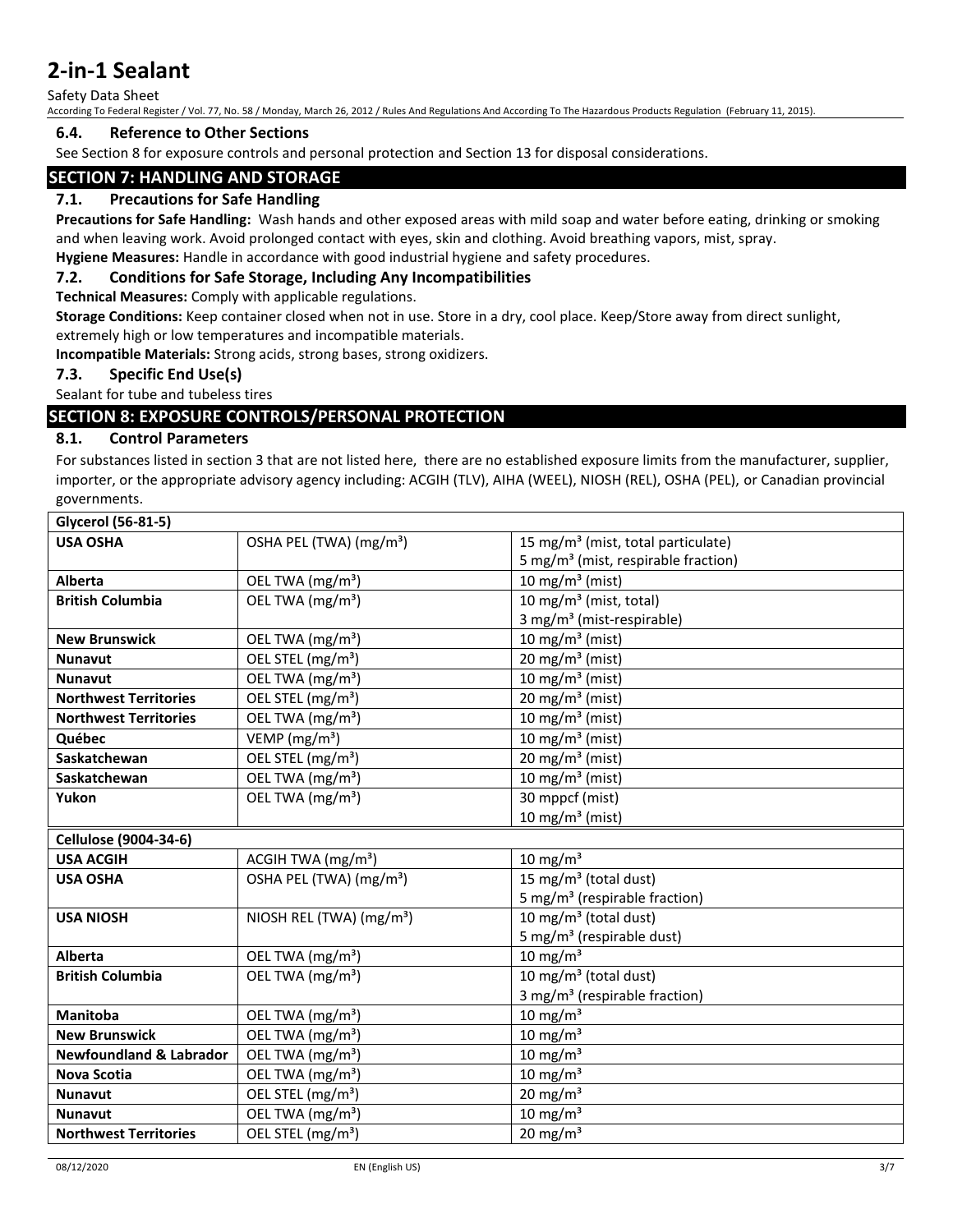#### Safety Data Sheet

According To Federal Register / Vol. 77, No. 58 / Monday, March 26, 2012 / Rules And Regulations And According To The Hazardous Products Regulation (February 11, 2015).

| <b>Northwest Territories</b> | OEL TWA $(mg/m3)$             | 10 mg/m $3$                                    |
|------------------------------|-------------------------------|------------------------------------------------|
| <b>Ontario</b>               | OEL TWA (mg/m <sup>3</sup> )  | 10 mg/m <sup>3</sup>                           |
| <b>Prince Edward Island</b>  | OEL TWA (mg/m <sup>3</sup> )  | $10 \text{ mg/m}^3$                            |
| Québec                       | VEMP ( $mg/m3$ )              | 10 mg/m <sup>3</sup> (paper fibres-total dust) |
| Saskatchewan                 | OEL STEL (mg/m <sup>3</sup> ) | $20 \text{ mg/m}^3$                            |
| Saskatchewan                 | OEL TWA (mg/m <sup>3</sup> )  | 10 mg/m $3$                                    |
| Yukon                        | OEL STEL (mg/m <sup>3</sup> ) | $20 \text{ mg/m}^3$                            |
| Yukon                        | OEL TWA (mg/m <sup>3</sup> )  | 30 mppcf                                       |
|                              |                               | 10 mg/m $3$                                    |

# **8.2. Exposure Controls**

**Appropriate Engineering Controls:** Suitable eye/body wash equipment should be available in the vicinity of any potential exposure. Ensure adequate ventilation, especially in confined areas. Ensure all national/local regulations are observed.

**Personal Protective Equipment:** Gloves. Protective clothing. Protective goggles.



**Materials for Protective Clothing:** Chemically resistant materials and fabrics.

**Hand Protection:** Wear protective gloves.

**Eye and Face Protection:** Chemical safety goggles.

**Skin and Body Protection:** Wear suitable protective clothing.

**Respiratory Protection:** If exposure limits are exceeded or irritation is experienced, approved respiratory protection should be worn. In case of inadequate ventilation, oxygen deficient atmosphere, or where exposure levels are not known wear approved respiratory protection.

#### **Other Information:** When using, do not eat, drink or smoke.

# **SECTION 9: PHYSICAL AND CHEMICAL PROPERTIES**

| <b>Information on Basic Physical and Chemical Properties</b><br>9.1. |                               |  |
|----------------------------------------------------------------------|-------------------------------|--|
| <b>Physical State</b>                                                | Liquid                        |  |
| Appearance                                                           | Slightly viscous green liquid |  |
| Odor                                                                 | Odorless/Characteristic       |  |
| <b>Odor Threshold</b>                                                | Not available                 |  |
| рH                                                                   | $8.8 - 10.5$                  |  |
| <b>Evaporation Rate</b>                                              | Not available                 |  |
| <b>Melting Point</b>                                                 | Not available                 |  |
| <b>Freezing Point</b>                                                | Not available                 |  |
| <b>Boiling Point</b>                                                 | Not available                 |  |
| <b>Flash Point</b>                                                   | Not available                 |  |
| <b>Auto-ignition Temperature</b>                                     | Not available                 |  |
| <b>Decomposition Temperature</b>                                     | Not available                 |  |
| Flammability (solid, gas)                                            | Not applicable                |  |
| <b>Lower Flammable Limit</b>                                         | Not available                 |  |
| <b>Upper Flammable Limit</b>                                         | Not available                 |  |
| <b>Vapor Pressure</b>                                                | Not available                 |  |
| Relative Vapor Density at 20°C                                       | Not available                 |  |
| <b>Relative Density</b>                                              | $1.086 - 1.128$               |  |
| <b>Specific Gravity</b>                                              | Not available                 |  |
| Solubility                                                           | Not available                 |  |
| <b>Partition Coefficient: N-Octanol/Water</b>                        | Not available                 |  |
| <b>Viscosity</b>                                                     | Not available                 |  |
|                                                                      |                               |  |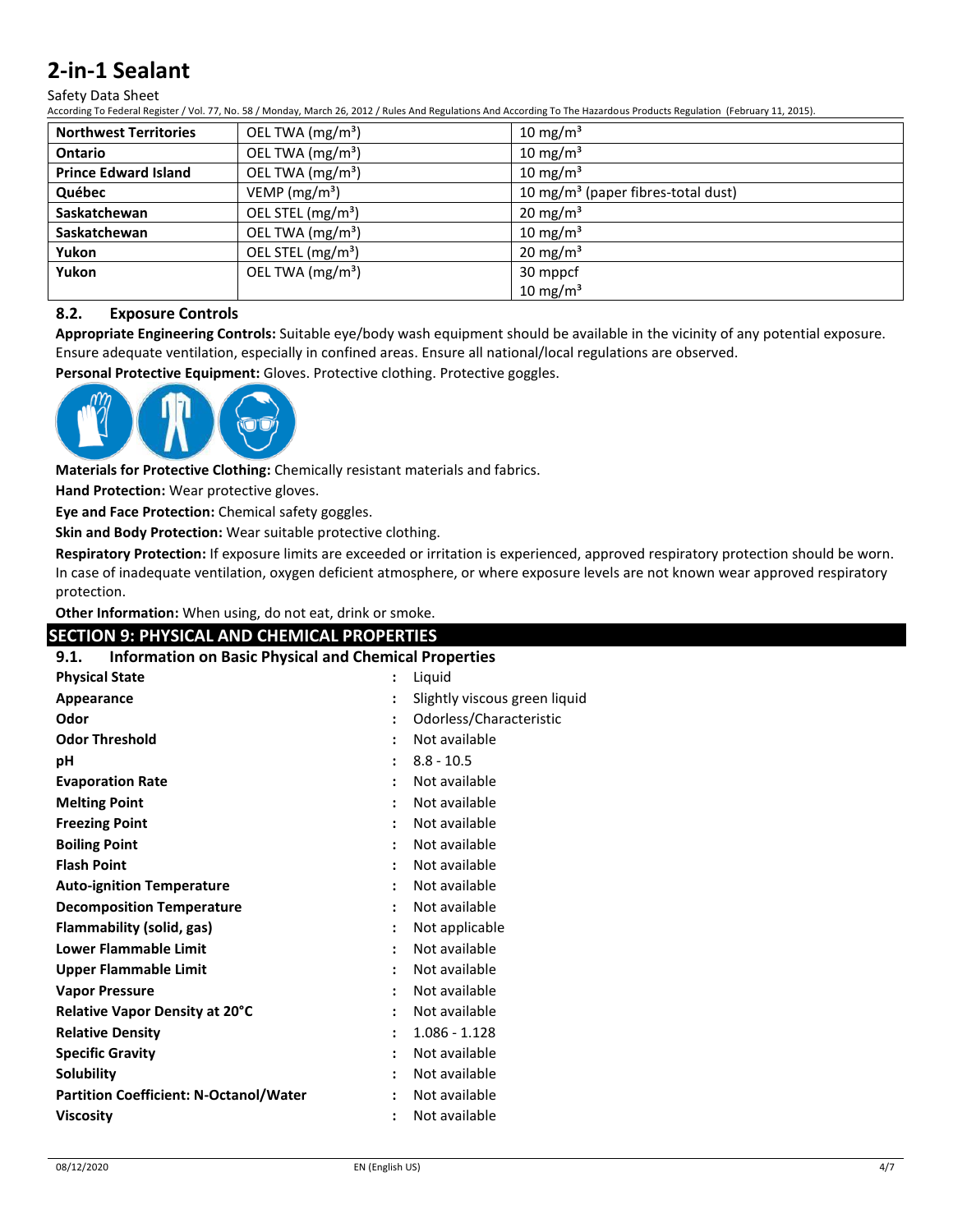Safety Data Sheet

According To Federal Register / Vol. 77, No. 58 / Monday, March 26, 2012 / Rules And Regulations And According To The Hazardous Products Regulation (February 11, 2015).

# **SECTION 10: STABILITY AND REACTIVITY**

- **10.1. Reactivity:** Hazardous reactions will not occur under normal conditions.
- **10.2. Chemical Stability:** Stable under recommended handling and storage conditions (see section 7).
- **10.3. Possibility of Hazardous Reactions:** Hazardous polymerization will not occur.
- **10.4. Conditions to Avoid:** Direct sunlight, extremely high or low temperatures, and incompatible materials.
- **10.5. Incompatible Materials:** Strong acids, strong bases, strong oxidizers.
- **10.6.** Hazardous Decomposition Products: Carbon oxides (CO, CO<sub>2</sub>).

# **SECTION 11: TOXICOLOGICAL INFORMATION**

## **11.1. Information on Toxicological Effects - Product**

**Acute Toxicity (Oral):** Not classified

**LD50 and LC50 Data:** Not available **Acute Toxicity (Dermal):** Not classified **Acute Toxicity (Inhalation):** Not classified

**Skin Corrosion/Irritation:** Not classified

**pH:** 8.8 - 10.5

**Eye Damage/Irritation:** Not classified

**pH:** 8.8 - 10.5

**Respiratory or Skin Sensitization:** Not classified

**Germ Cell Mutagenicity:** Not classified

**Carcinogenicity:** Not classified

**Specific Target Organ Toxicity (Repeated Exposure):** Not classified

**Reproductive Toxicity:** Not classified

**Specific Target Organ Toxicity (Single Exposure):** Not classified

**Aspiration Hazard:** Not classified

**Symptoms/Injuries After Inhalation:** Prolonged exposure may cause irritation.

**Symptoms/Injuries After Skin Contact:** Prolonged exposure may cause skin irritation.

**Symptoms/Injuries After Eye Contact:** May cause slight irritation to eyes.

**Symptoms/Injuries After Ingestion:** Ingestion may cause adverse effects.

**Chronic Symptoms:** None expected under normal conditions of use.

## **11.2. Information on Toxicological Effects - Ingredient(s)**

# **LD50 and LC50 Data:**

| Glycerol (56-81-5)         |                                                 |
|----------------------------|-------------------------------------------------|
| LD50 Oral Rat              | 12600 mg/kg                                     |
| <b>LD50 Dermal Rabbit</b>  | $> 10 \text{ g/kg}$                             |
| <b>LC50 Inhalation Rat</b> | $>$ 570 mg/m <sup>3</sup> (Exposure time: 1 h)  |
| Cellulose (9004-34-6)      |                                                 |
| LD50 Oral Rat              | > 5000 mg/kg                                    |
| <b>LD50 Dermal Rabbit</b>  | $>$ 2000 mg/kg                                  |
| <b>LC50 Inhalation Rat</b> | $>$ 5800 mg/m <sup>3</sup> (Exposure time: 4 h) |

# **SECTION 12: ECOLOGICAL INFORMATION**

## **12.1. Toxicity**

**Ecology - General:** Not classified.

**Glycerol (56-81-5)**

**LC50 Fish 1** 54000 (51000 - 57000) mg/l (Exposure time: 96 h - Species: Oncorhynchus mykiss [static])

# **12.2. Persistence and Degradability**

**2-in-1 Sealant**

**Persistence and Degradability** Not established.

## **12.3. Bioaccumulative Potential**

**2-in-1 Sealant**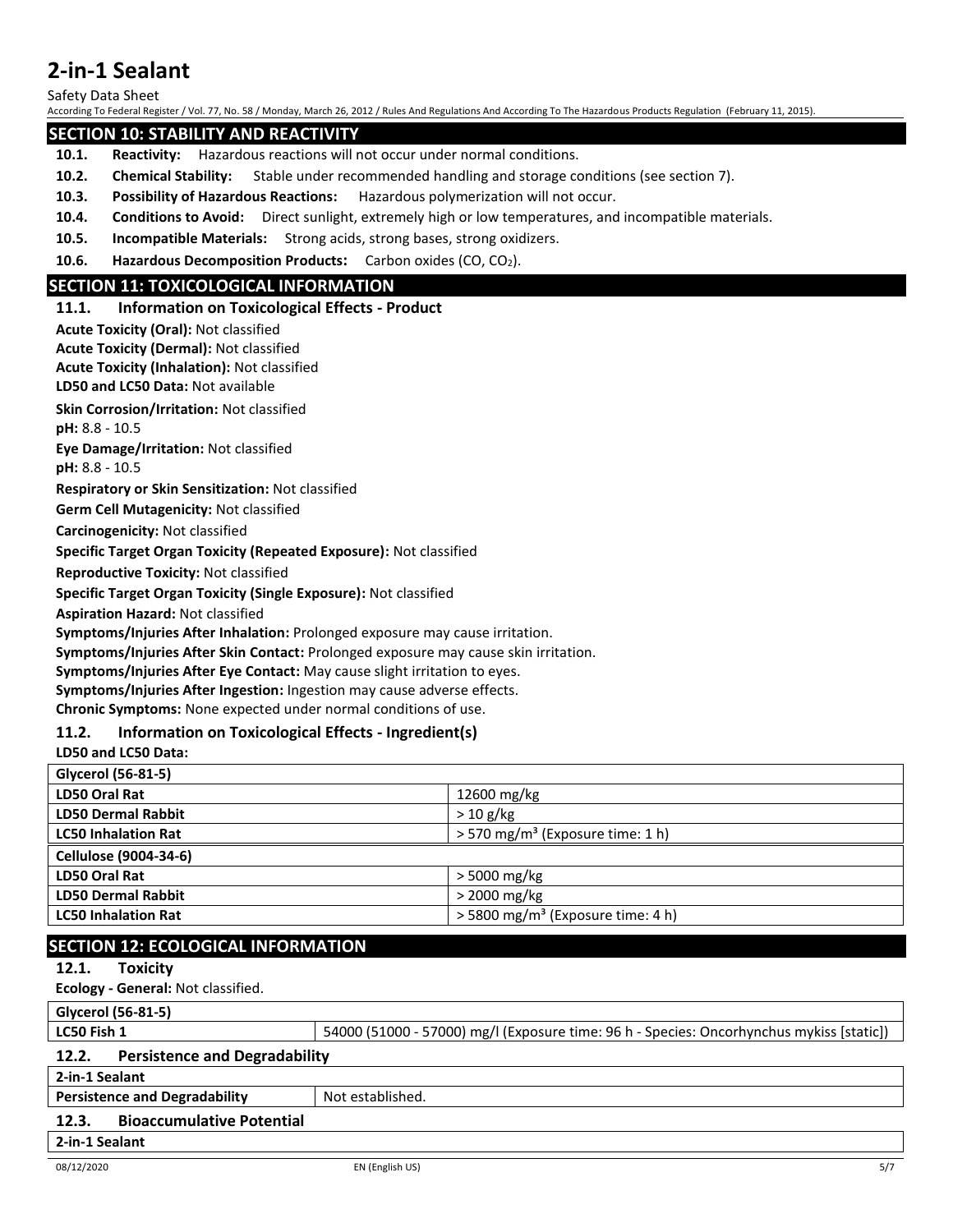Safety Data Sheet

According To Federal Register / Vol. 77, No. 58 / Monday, March 26, 2012 / Rules And Regulations And According To The Hazardous Products Regulation (February 11, 2015).

| <b>Bioaccumulative Potential</b> | Not established.     |
|----------------------------------|----------------------|
| Glycerol (56-81-5)               |                      |
| <b>BCF Fish 1</b>                | (no bioaccumulation) |
| <b>Log Pow</b>                   | $-1.76$              |
| Mobility in Soil<br>$12h$        | Not available        |

## **12.4. Mobility in Soil** Not available

# **12.5. Other Adverse Effects**

**Other Information:** Avoid release to the environment.

## **SECTION 13: DISPOSAL CONSIDERATIONS**

#### **13.1. Waste treatment methods**

**Waste Disposal Recommendations:** Dispose of contents/container in accordance with local, regional, national, territorial, provincial, and international regulations.

**Additional Information:** Container may remain hazardous when empty. Continue to observe all precautions.

**Ecology - Waste Materials:** Avoid release to the environment.

#### **SECTION 14: TRANSPORT INFORMATION**

The shipping description(s) stated herein were prepared in accordance with certain assumptions at the time the SDS was authored, and can vary based on a number of variables that may or may not have been known at the time the SDS was issued.

- 14.1. In Accordance with DOT Not regulated for transport
- **14.2. In Accordance with IMDG** Not regulated for transport
- 14.3. In Accordance with IATA Not regulated for transport
- 14.4. In Accordance with TDG Not regulated for transport

# **SECTION 15: REGULATORY INFORMATION**

# **15.1. US Federal Regulations**

| Glycerol (56-81-5)                                                        |                                                                 |  |
|---------------------------------------------------------------------------|-----------------------------------------------------------------|--|
| Listed on the United States TSCA (Toxic Substances Control Act) inventory |                                                                 |  |
| Cellulose (9004-34-6)                                                     |                                                                 |  |
| Listed on the United States TSCA (Toxic Substances Control Act) inventory |                                                                 |  |
| <b>EPA TSCA Regulatory Flag</b>                                           | XU - XU - indicates a substance exempt from reporting under the |  |
|                                                                           | Chemical Data Reporting Rule, (40 CFR 711).                     |  |

## **15.2. US State Regulations**

| Glycerol (56-81-5)                                                            |  |  |
|-------------------------------------------------------------------------------|--|--|
| U.S. - Massachusetts - Right To Know List                                     |  |  |
| U.S. - New Jersey - Right to Know Hazardous Substance List                    |  |  |
| U.S. - Pennsylvania - RTK (Right to Know) List                                |  |  |
| Cellulose (9004-34-6)                                                         |  |  |
| U.S. - Massachusetts - Right To Know List                                     |  |  |
| U.S. - New Jersey - Right to Know Hazardous Substance List                    |  |  |
| U.S. - Pennsylvania - RTK (Right to Know) List                                |  |  |
| <b>Canadian Regulations</b><br>15.3.                                          |  |  |
|                                                                               |  |  |
| Glycerol (56-81-5)                                                            |  |  |
| Listed on the Canadian DSL (Domestic Substances List)                         |  |  |
| Cellulose (9004-34-6)                                                         |  |  |
| Listed on the Canadian DSL (Domestic Substances List)                         |  |  |
| SECTION 16: OTHER INFORMATION, INCLUDING DATE OF PREPARATION OR LAST REVISION |  |  |
| : 08/12/2020<br>Date of Preparation or Latest                                 |  |  |

# **Other Information 19.1 <b>:** This document has been prepared in accordance with the SDS requirements of the OSHA Hazard Communication Standard 29 CFR 1910.1200 and Canada's Hazardous Products Regulations (HPR) SOR/2015-17.